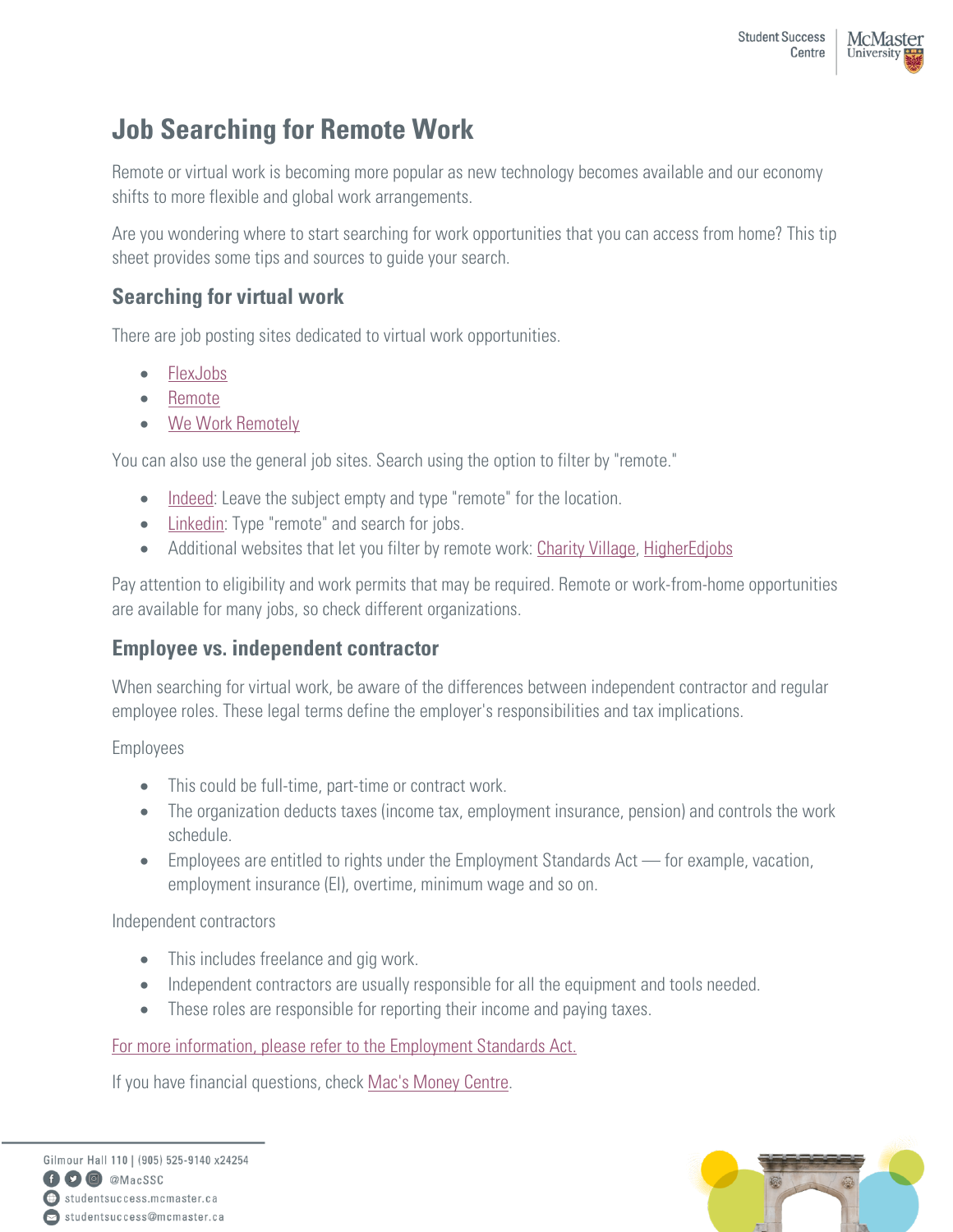### **Freelance work**

You can find freelance work in a variety of fields. This type of work can be a good way to start your career or earn some extra cash on the side.

- Many in-demand jobs are specialized and require specific skills (i.e., web design, mobile app design, programming, marketing experts, consultants).
- There are also less specialized freelance opportunities (i.e., transcription, voiceovers, subtitles, administrative support).
- Most general freelance websites function as a marketplace. You upload a profile. Then, you can browse jobs, and companies can contact you.

## **Tips for freelance work**

- Income can be supplementary. Don't expect full-time hours until you become established.
- Search for smaller companies on Better Business Bureaus and forums if you're unsure of legitimacy.
- Determine a payment agreement with the employer before starting work.
- Payment methods might differ depending on the employer. Make sure you're using the best payment practices for your field. For more information: [Make a Living Writing,](https://www.makealivingwriting.com/) Double Your [Freelancing](https://doubleyourfreelancing.com/)

#### **General freelance websites**

- You determine your hourly rate. The more jobs you do, the more likely somebody will hire you.
- Websites: [Upwork,](https://www.upwork.com/) [Guru,](https://www.guru.com/) [Freelancer](https://www.freelancer.com/)

English-as-a-second-language (ESL) tutoring

- Pay is based on the number of lessons you've taught and your performance. The average is \$20 per hour.
- Due to time differences abroad, the work hours may not always be ideal.
- Websites: Okids Teacher, [VIPKid](https://www.vipkid.com/teach)

Writing, editing and content

- Pay is based on submitted work. Be sure to negotiate a payment schedule or method beforehand.
- Most jobs require writing experience. Have samples ready.
- Websites: [Freelance Writing](http://www.freelancewritingjobs.ca/) Canada, [Writers Labs](https://canada.writerslabs.com/), [Writing Jobs Canada](https://writingjobscanada.ca/), [Scripted](https://www.scripted.com/)

Virtual assistants

- This includes a range of administrative, web and marketing roles.
- Website: [Virtual Assistant Canada](https://virtualassistantcanada.ca/)

**Transcriptionist** 

Gilmour Hall 110 | (905) 525-9140 x24254 O @ @MacSSC studentsuccess.mcmaster.ca Situdentsuccess@mcmaster.ca